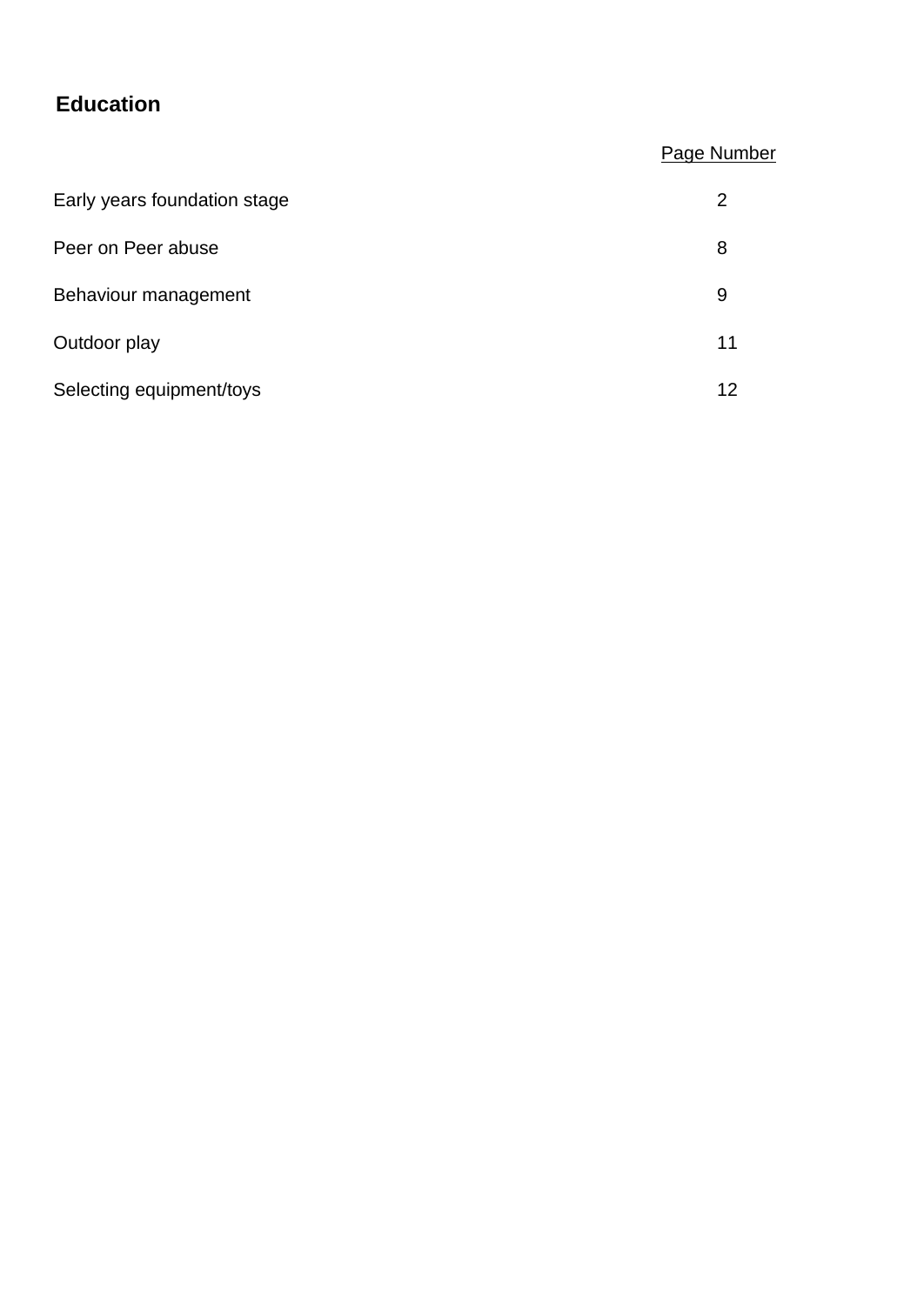# **'Early years foundation stage' (EYFS) policy**

*"Every child deserves the best possible start in life and the support that enables them to fulfil their potential. Children develop quickly in the early years and a child's experiences between birth and age five have a major impact on their future life chances. A secure, safe and happy childhood is important in its own right. Good parenting and high quality learning together provide the foundation children need to make the most of their talents and abilities as they grow up." (Statutory Framework for the Early Years Foundation Stage)* 

At Longleaze Pre-school and Nursery we understand that children are born ready, able and eager to learn. They actively reach out to interact with other people, and the world around them. We acknowledge that development is not an automatic process, and that each unique child's development depends on them having opportunities to interact in positive relationships and enabling environments.

We follow the Early Years Foundation Stage (EYFS) implementing statutory requirements as legislation and advice demands.

The EYFS sets the standards that we at Longleaze Pre-School and Nursery must meet to ensure that all children learn and develop well and are kept healthy and safe. It promotes teaching and learning to ensure children's 'school readiness' and gives children the broad range of knowledge and skills that provide the right foundation for good future progress through school and life.

By following the EYFS we aim to provide;

- Quality and consistency, so that every child will make good progress,
- A secure foundation through learning and development opportunities which we will plan around the needs and interests of each individual child, and which are reviewed and assessed regularly.
- Partnership working between our practitioners and our parents / carers.
- Equality of opportunity and anti- discriminatory practice, ensuring that every child is included and supported.
- A commitment to promoting British Values (see British Values Policy) through our planning and administering of the EYFS.

At Longleaze Pre-School and Nursery we will follow the specific requirements for learning and development and for safeguarding children and promoting their welfare.

### The **learning and development requirements** cover:

- The areas of learning and development which must shape activities and experiences for our children;
- The early learning goals that we will help our children work towards; and Assessment arrangements for measuring progress.

The **safeguarding and welfare requirements** cover the steps that we must take to keep our children safe and to promote their welfare (see Safeguarding Policy)

The four themes of the EYFS will guide and shape our practice. These are: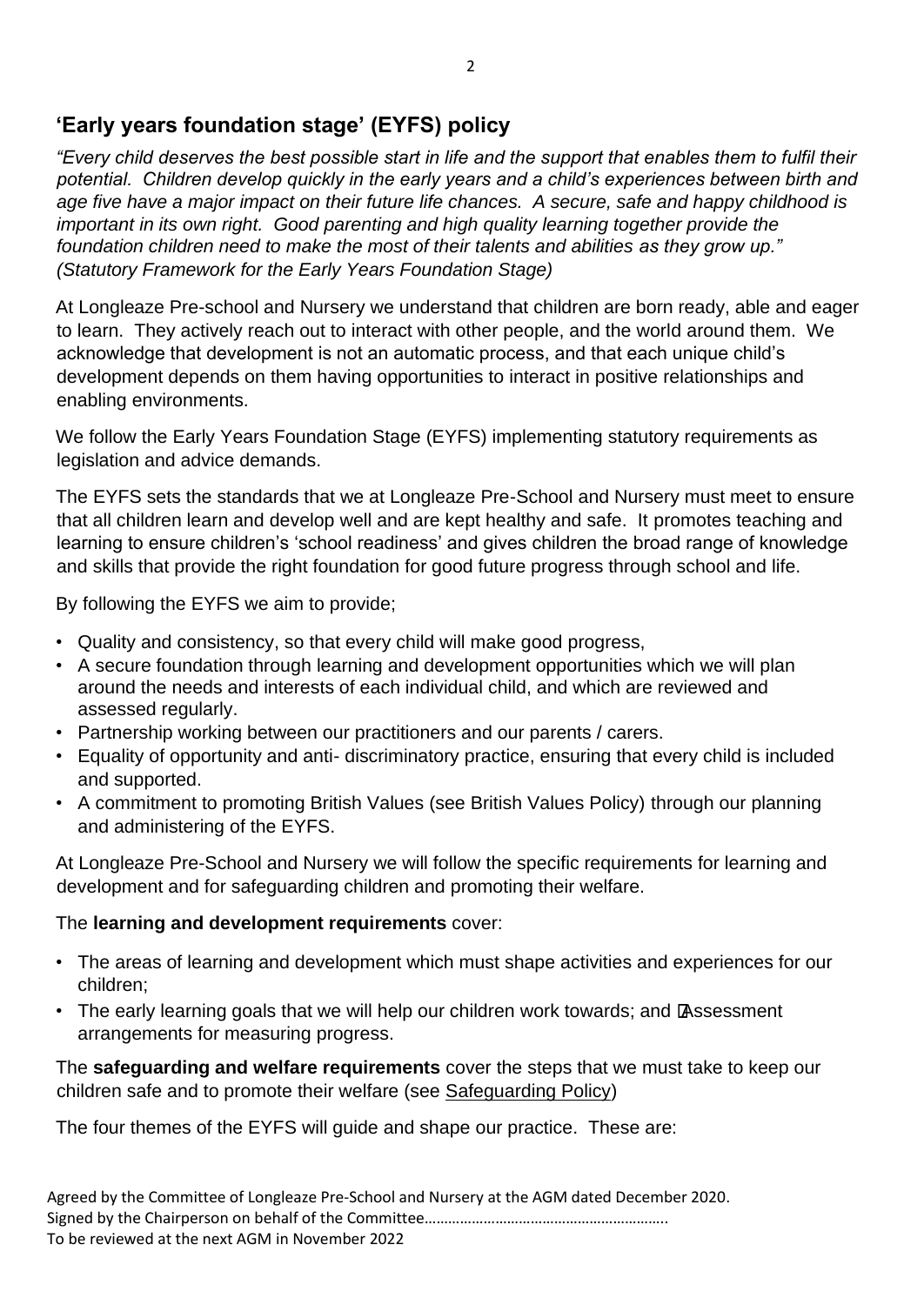- 1. Every child is a unique child, who is constantly learning to be resilient, capable, confident and self-assured. Practitioners at Longleaze Pre-School and Nursery:
	- o Will understand and observe each child's development and learning, assess progress and plan for their next steps.
	- o They will support babies and children to develop a positive sense of their own identity and culture.
	- $\circ$  They will identify any need for additional support.  $\circ$  They will keep children safe.  $\circ$  And they will value and respect all children and families equally.
- 2. Children learn to be strong and independent through positive relationships. We believe that: o Positive relationships are warm and loving, and that they foster a sense of belonging,
	- o That they are sensitive and responsive to the child's needs, feelings and interests,
	- o That they are supportive of each child's own efforts and independence,
	- o That they are consistent in setting clear boundaries,
	- $\circ$  That they are stimulating,
	- o And that they are built on key person relationships.
- 3. Children learn and develop well in enabling environments, in which their experiences respond to their individual needs and there is a strong partnership between practitioners and parents / carers.
	- o We value all people, and value learning.
	- o We offer stimulating resources relevant to our children's cultures and communities.
	- $\circ$  We offer rich learning opportunities through play and playful teaching.  $\circ$  And we offer support for our children to take risks and to explore.
- 4. Children develop and learn in different ways and at different rates. The framework covers the education and care of all children, including children with special educational needs and disabilities. We will:
	- o Teach our children by ensuring challenging, playful opportunities across the prime and specific area of learning and development.

### **The areas of learning and development.**

There are seven **areas of learning and development** that must shape educational programmes in early years settings, all areas are important and are interconnected. Three areas are particularly important for 'igniting' children's curiosity and enthusiasm for learning, and for building their capacity to learn, form relationships and thrive. These three **prime** areas are:

- 1. Communication and language
- 2. Physical development
- 3. Personal, social and emotional development.

We will also support children in four **specific** areas, through which the three prime areas are strengthened and applied. The specific areas are: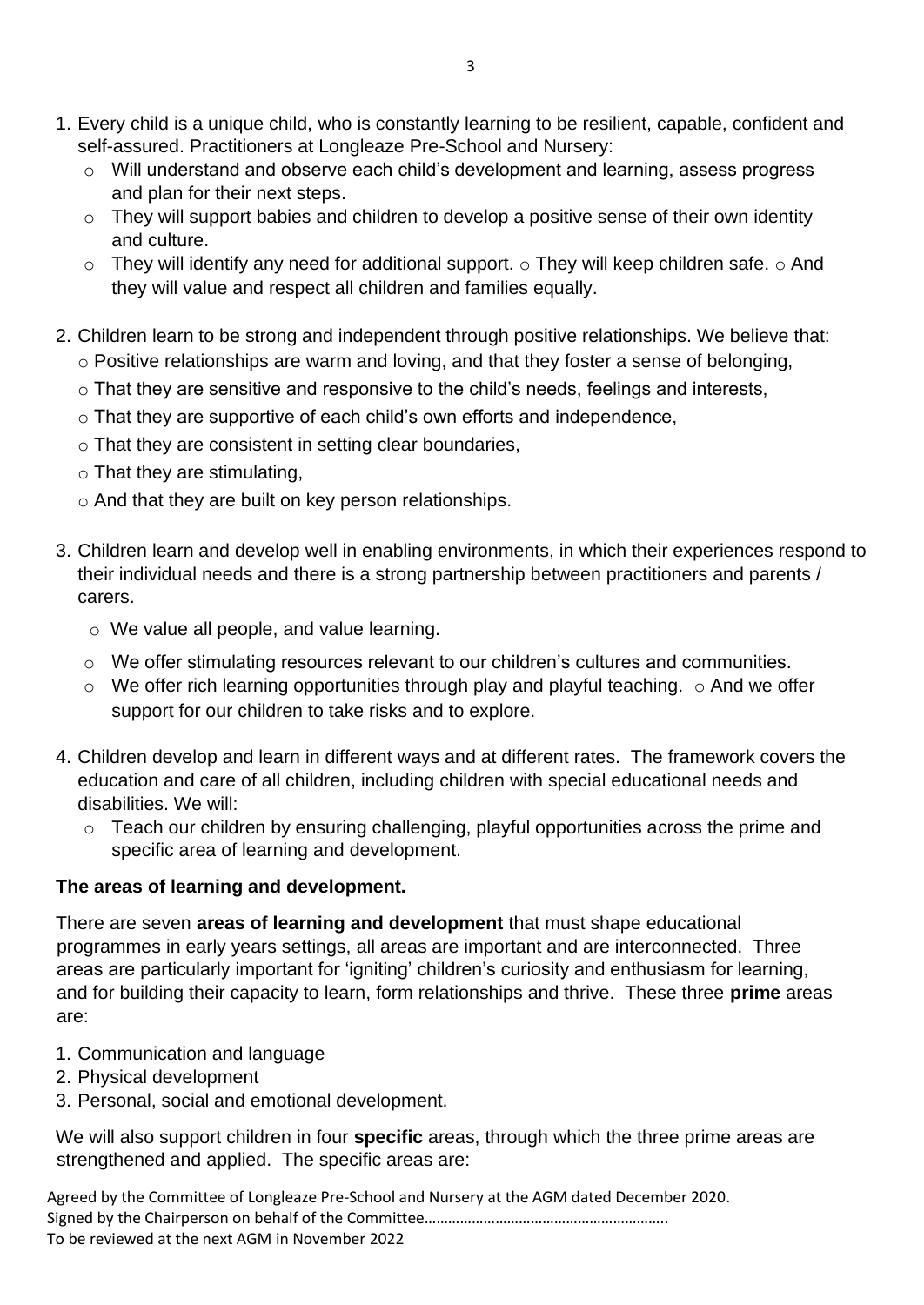- 1. Literacy
- 2. Mathematics
- 3. Understanding the world
- 4. Expressive arts and design.

At Longleaze Pre-School and Nursery we are committed to providing activities and experiences for children as follows;

- Communication and language development children will experience a rich language environment, enabling them to develop their skills and confidence in expressing themselves, and to speak and listen in a range of situations.
- Physical development offering opportunities for our children to be active and interactive, to develop their co-ordination, control and movement. We will promote the importance of physical activity, and making healthy choices in relation to food.
- Personal, social and emotional development we will help children to develop a positive sense of themselves, and others. We will encourage them to form positive relationships and to develop respect for others, to develop social skills and to learn how to manage their feelings. We will support children in understanding appropriate behaviour in groups, and encourage them to have confidence in their own abilities.
- Literacy development children will be encouraged to link sounds and letters and to begin to 'read' and 'write'. They will be given access to a wide range of reading materials to ignite their interest.
- Mathematics children will be offered opportunities to develop and improve their skills in counting, understanding and using numbers, calculating simple addition and subtraction problems and to describe shape, spaces and measures.
- Understanding the world we will support children in making sense of their physical world and their community through opportunities to explore, observe and find out about people, places, technology and the environment.
- Expressive arts and design we will enable and encourage children to explore and play with a wide range of media and materials, as well as providing opportunities and encouragement for sharing their thoughts, ideas and feelings through a variety of activities in art, music, movement, dance, role-play, and design and technology.

All practitioners will consider the individual needs, interests and stage of development for each child in their care. They will use this information to plan a challenging and enjoyable experience for each child in all areas of learning and development.

In planning and guiding what children learn, practitioners must reflect on the different rates at which children are developing and adjust their practice appropriately. Three characteristics of effective teaching and learning are;

- Playing and exploring children investigate things, and 'have a go'
- Active learning children concentrate and keep on trying if they encounter difficulties, and enjoy achievements
- Creating and thinking critically children have and develop their own ideas, make links between ideas, and develop strategies for doing things (Statutory framework for the early years foundation stage: early adopter version)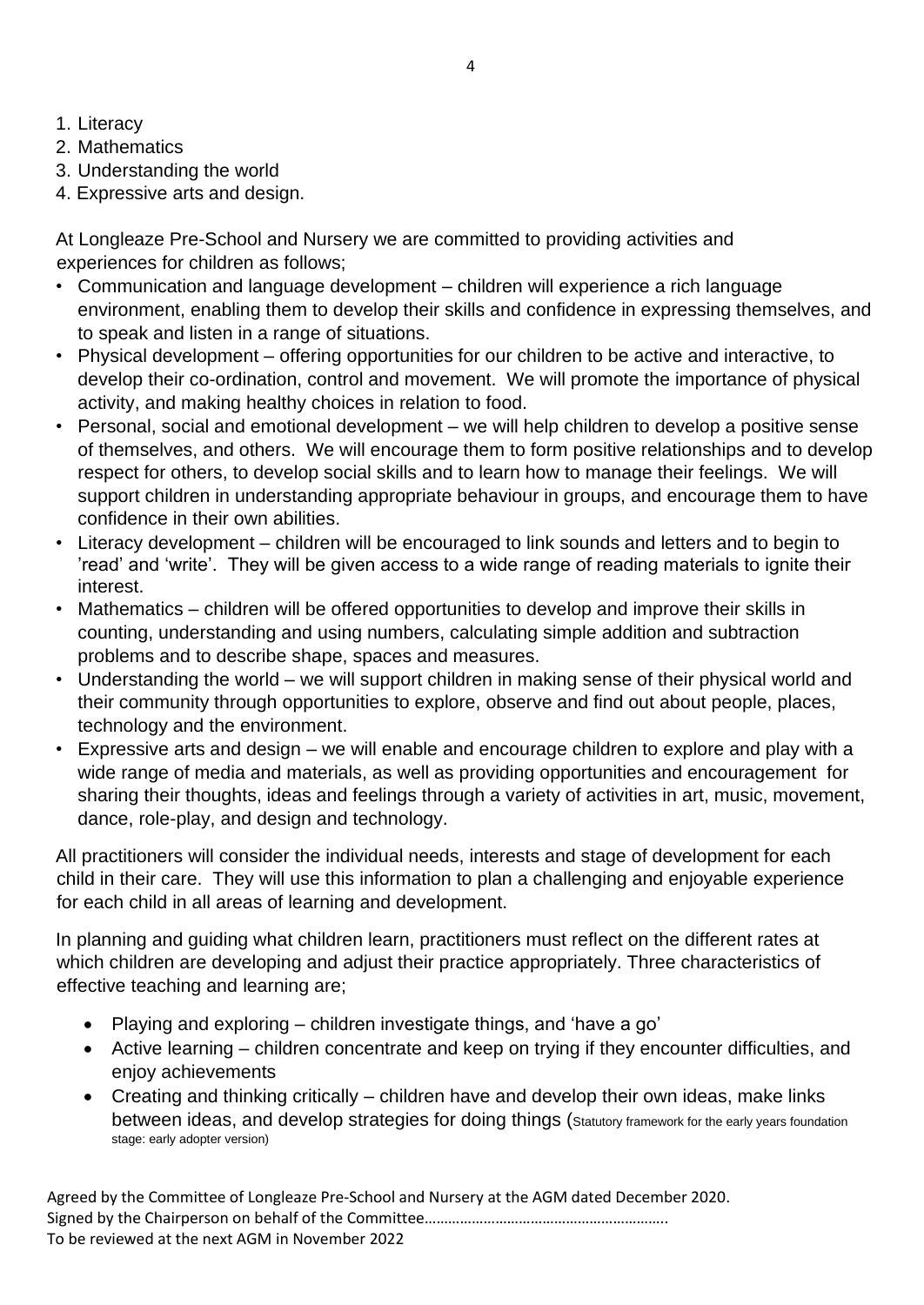Practitioners working with our nursery children (2 year olds) will focus strongly on the three prime areas, which are the basis for successful learning in the other four specific areas. The three prime areas reflect the key skills children need to develop and learn effectively, and become ready for school. As children grow in confidence in the three prime areas the balance will shift towards a more equal focus on all areas of learning.

If a child's progress in any prime area gives cause for concern, we will discuss this with the child's parents / carers and agree how to support the child. Practitioners will consider whether a child may have a special educational need or disability which requires specialist support. We will link with and support families to access relevant services from other agencies as appropriate.

For children whose home language is not English, we will provide opportunities for children to play and develop and use their home language in play and learning, supporting their language development at home. We will also ensure that children have sufficient opportunities to learn and reach a good standard of English language during the EYFS. When assessing communication, language and literacy skills, we will assess children's skills in English.

At Longleaze Pre-School and Nursery each area of learning and development will be implemented through planned, purposeful play and through a mix of adult-led and child-initiated activities. We understand that play is essential for children's development, building their confidence as they learn to explore, think about problems and relate to others. Children learn by leading their own play and by taking part in play which is guided by adults. We will provide a good balance of child led / initiated activities and activities led or guided by adults. Practitioners will respond to each child's emerging needs and interests, guiding their development through warm, positive interaction. In planning and guiding children's activities, practitioners will reflect on the different ways that children learn and reflect these in their practice.

### **Three characteristics of effective teaching and learning are:**

- 1. Playing and Exploring (engagement);
	- o Finding out and exploring Showing curiosity about objects, events and people, using senses to explore the world around them, engaging in open-ended activity
	- o Playing with what they know Pretending objects are things from their experience, representing their experiences in play, taking on a role in their play, acting out experiences with other people
	- o Being willing to 'have a go' **i**nitiating activities, seeking challenge, showing a 'can do' attitude, taking a risk, engaging in new experiences, and learning by trial and error.
- 2. Active Learning (motivation);

o Being involved and concentrating - maintaining focus on their activity for a period of time, showing high levels of energy, fascination, not easily distracted, paying attention to details

- o Keeping on trying persisting with activity when challenges occur, showing a belief that more effort or a different approach will pay off, bouncing back after difficulties
- o Enjoying and achieving what they set out to do showing satisfaction in meeting their own goals, being proud of how they accomplished something – not just the end result, enjoy meeting challenges for their own sake rather than external rewards or praise
- 3. Creating and Thinking Critically (thinking);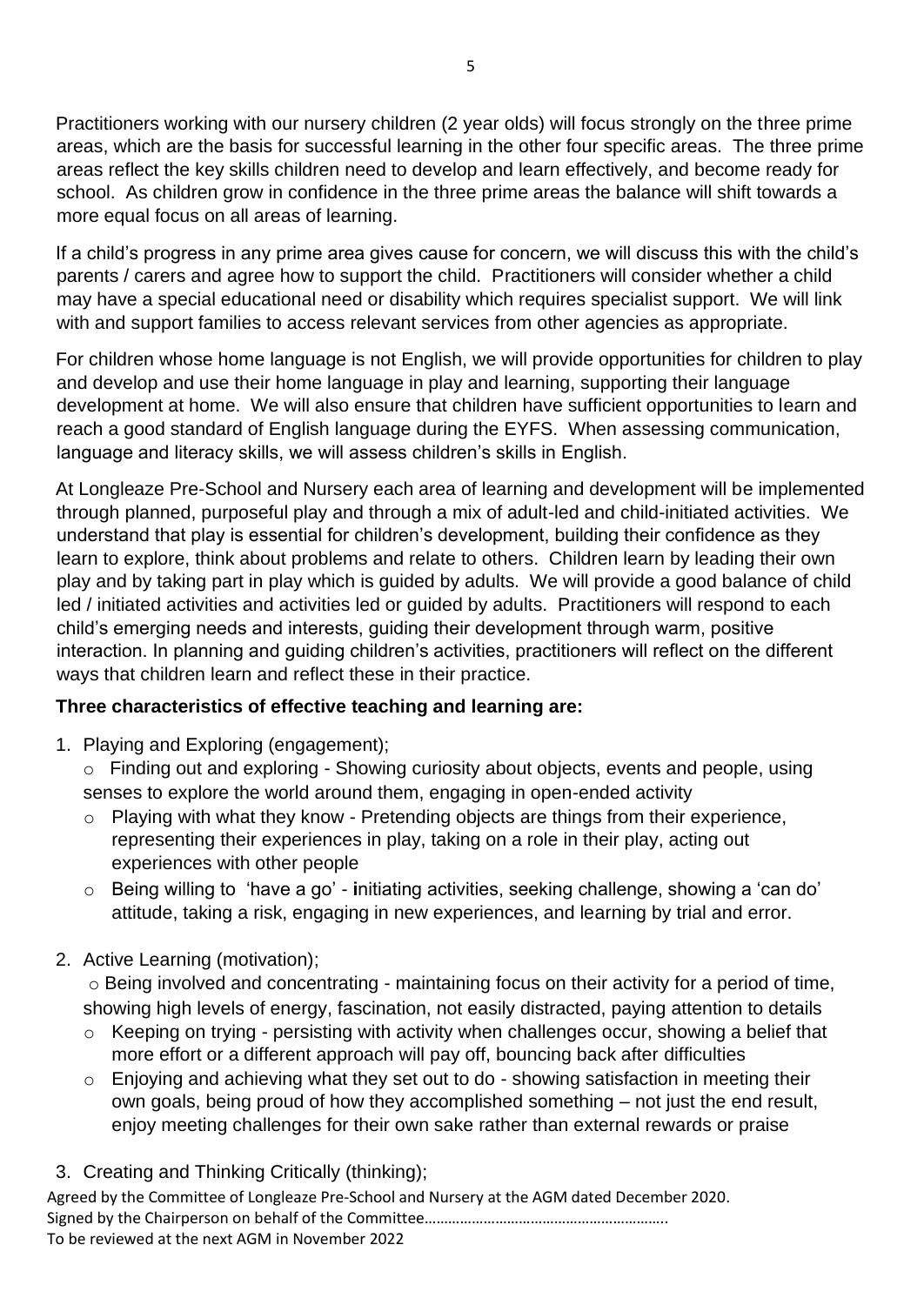o Having their own ideas - thinking of ideas, finding ways to solve problems, finding new ways to do things

- o Making links making links and noticing patterns in their experience, making predictions, testing their ideas, developing ideas of grouping, sequencing, cause and effect
- $\circ$  Choosing ways to do things planning, making decisions about how to approach a task, solve a problem and reach a goal, checking how well their activities are going, changing strategy as needed, reviewing how well the approach worked.

At Longleaze Pre-School and Nursery each child will be assigned a key person (keyworker). Parents will be informed of their key person and their role when their child starts attending our setting. Every key person will ensure that each child's learning and care is tailored to meet their individual needs. (See Keyworker Policy)

Every child will have a learning journal, which their key person will be responsible for maintaining and sharing with parents. Learning Journals portray the child's learning journey during their time with us.

**Assessment** plays an important part in helping parents, carers and practitioners recognise children's progress, understand their needs, and to plan activities. On-going assessment – formative assessment is an integral part of the learning and development process. It involves practitioners observing children to understand their level of achievements, interests and learning styles, and then using this information to inform their planning, and learning experiences. Summative assessments will be written at the end of each school year, providing a transition report for children starting school or changing provider. A transition report will also be provided if a child leaves or moves setting at any time.

**Progress Checks** will be undertaken by each child's key person between the age of two and three. These are summative assessments, covering each child's development in the prime areas. This report will identify children's strengths, and also any areas where the child's progress is less than expected. If there are significant concerns, or an identified special educational need or disability, practitioners will develop a targeted plan to support the child's future learning and development involving other professionals.

At Longleaze Pre-School we understand that all children are individuals and that their development is unique to them.

We maintain our knowledge through training so that we are best placed to understand the different processes involved in babies and children's learning and development.

We encourage children to feel positive about their identity and their culture, to promote their self-esteem and help them develop a positive self-image.

Fundamental British Values are promoted throughout the setting, in particular through staff teaching of the EYFS, planning of activities and by giving children the choice over their own learning (topic).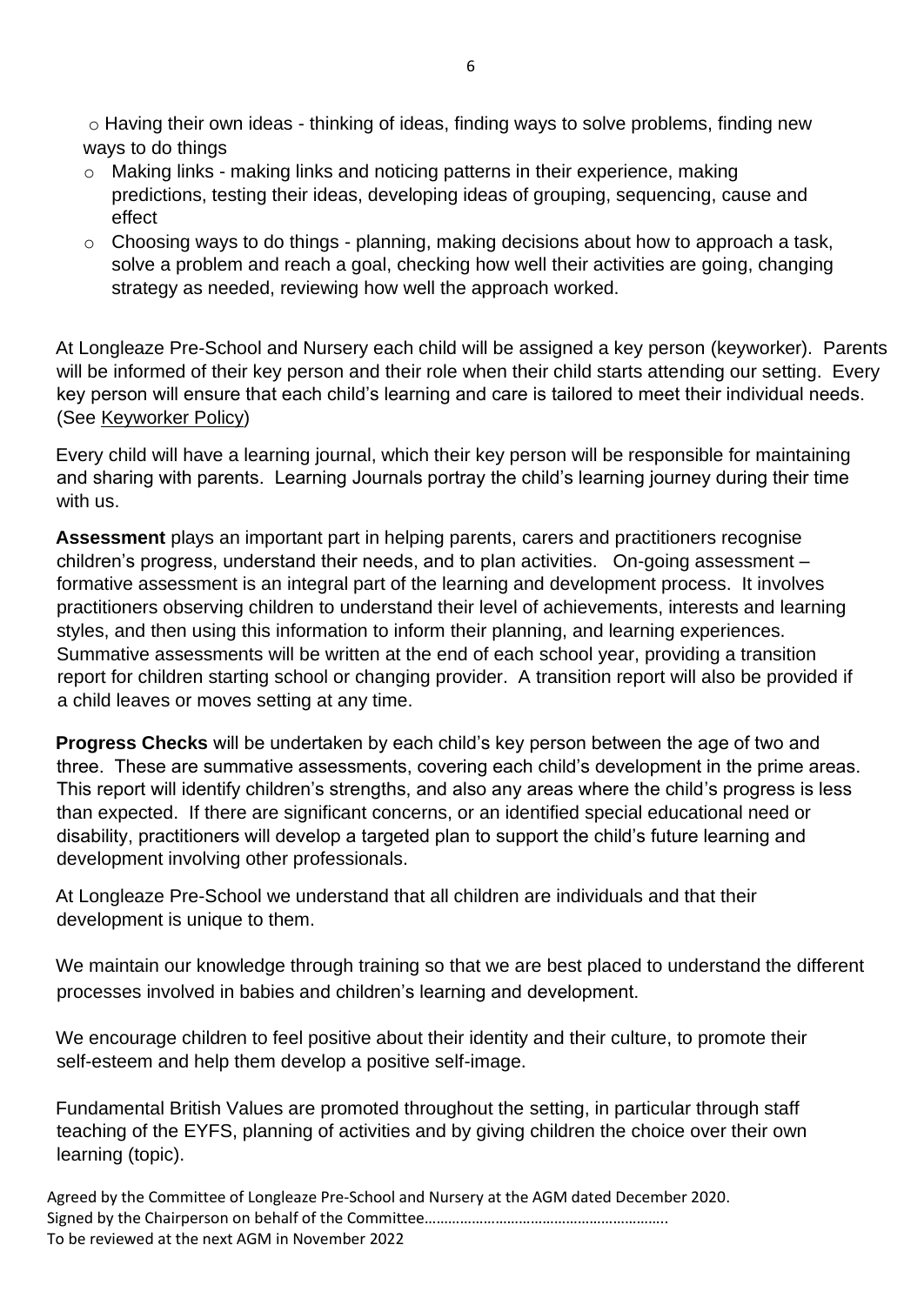We respect and value every communication and interaction with every child in our care.

We understand that babies and children communicate in a variety of ways, and try to ensure that each communication is enjoyable and valued.

We demonstrate to our children that we value them, by ensuring that we include them in our planning and decision making. This inclusion ensures that our topics and activities are of interest and relevant to them, leading to the children being involved and absorbed in their learning and play.

We protect the children in our care by ensuring they are in a safe and secure environment, which is stimulating and challenging to all.

We maintain their safe keeping through the many policies and procedures which are regularly reviewed, by having regular health and safety checks and by our daily risk assessments.

We believe in the importance of giving children choices, encouraging their independence and giving them the skills necessary to be confident learners for life.

Our free-flow and free-choice ethos ensures children are continually making choices, whether to learn alone or with others or to participate in an adult led activity or child initiated play. We discuss and decide our rules and boundaries with the children. This ensures that they feel valued and respected and gives them a clear understanding of what is right and wrong.

We aim to find the best ways to care for, nurture and help develop each individual baby and child in our care.

We aim for all children and their families to feel a part of our setting, to make friends, have positive relationships with staff and their peers which are close warm and supportive.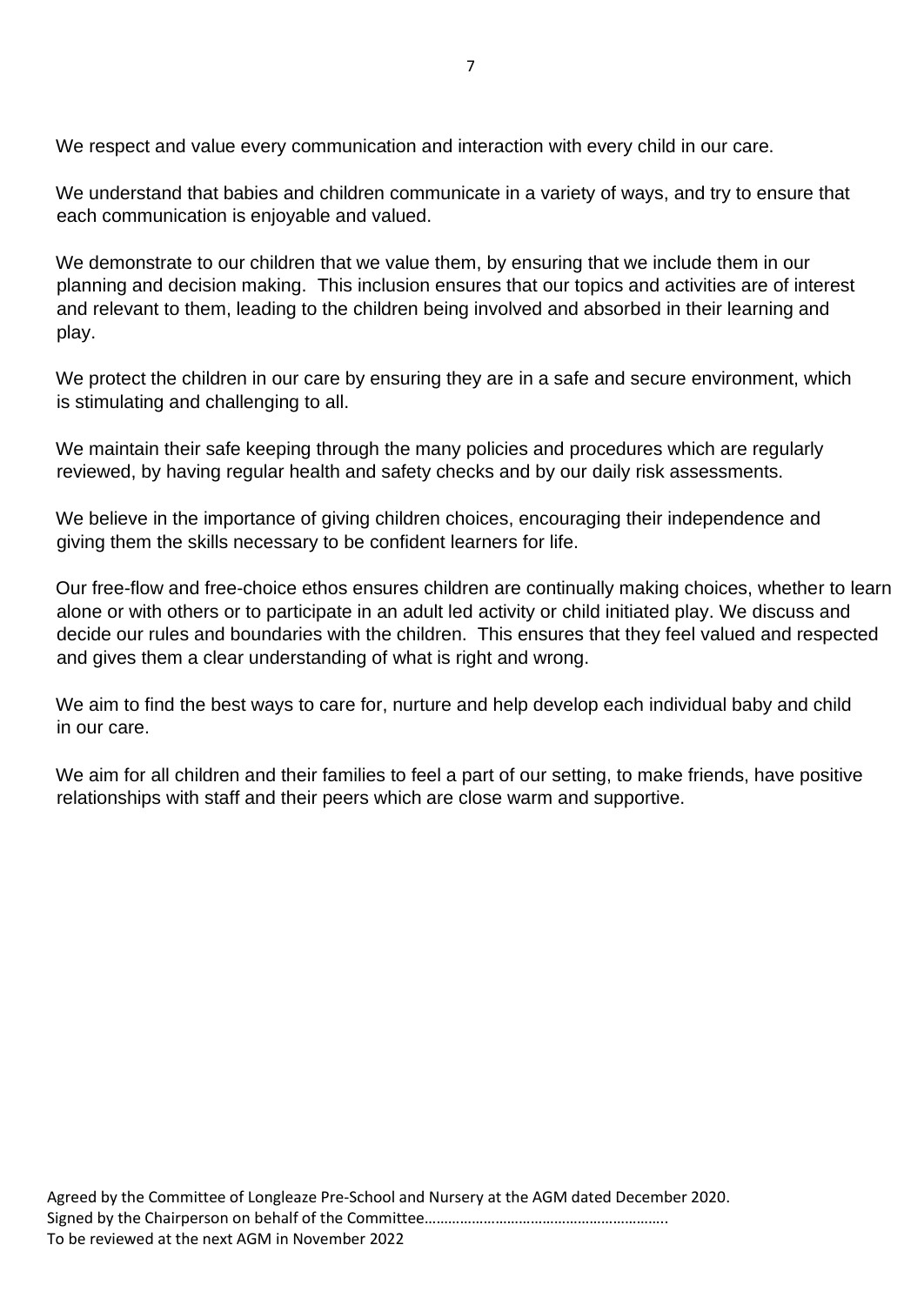## **Anti-bullying /Peer on peer abuse policy**

All children have a right to attend preschool and learn in a safe environment. All peer on peer abuse is unacceptable and will be taken seriously.

In addition, we have a zero-tolerance approach and will respond to all reports and concerns of child on child sexual violence and sexual harassment, including those that have happened outside of the school, and/or online.

Staff recognise that while both boys and girls can abuse their peers, it is more likely that girls will be victims and boys instigators of such abuse. Peer on peer abuse is not tolerated, passed off as "banter" or seen as "part of growing up". The different forms of peer on peer abuse is likely to include, but not limited to:

- bullying (including cyber bullying, prejudice-based and discriminatory bullying)
- abuse in intimate personal relationships between peers
- physical abuse which can include hitting, kicking, shaking, biting, hair pulling or otherwise causing physical harm
- 'upskirting' or any picture taken under a person's clothing without their permission or them knowing to obtain sexual gratification or cause humiliation, distress or alarm.
- causing someone to engage in sexual activity without consent
- initiation/hazing type violence and rituals.
- consensual and non-consensual sharing of nudes and semi-nude images and/or videos (also known as sexting)
- sexual violence and sexual harassment between children, as defined by Sexual offences act 2003 which considers rape, assault by penetration and sexual assault, all types of sexual violence. Sexual violence and sexual harassment can be between two children, or a group of children and can occur online and offline.

Consequently, peer on peer abuse is dealt with as a safeguarding issue, recorded as such and not managed through the systems set out in the school behaviour policy.

Any pupil who may have been victimised and/or displayed such harmful behaviours, along with any other child affected by peer on peer abuse, will be supported through the preschool's pastoral system and the support will be regularly monitored and reviewed.

We will address inappropriate behaviour (even if it appears to be relatively innocuous) as this can be an important intervention that may help prevent problematic, abusive and/or violent behaviour in the future.

We acknowledge that even if there are no reported cases of peer on peer abuse, such abuse may still be taking place and is simply not being reported. Staff maintain an attitude of 'it could happen here' where safeguarding is concerned.

We minimise the risk of peer on peer abuse by providing:

• a relevant, effective curriculum, that helps children to develop their understanding of acceptable behaviours, healthy relationships and keeping themselves safe. The curriculum is updated to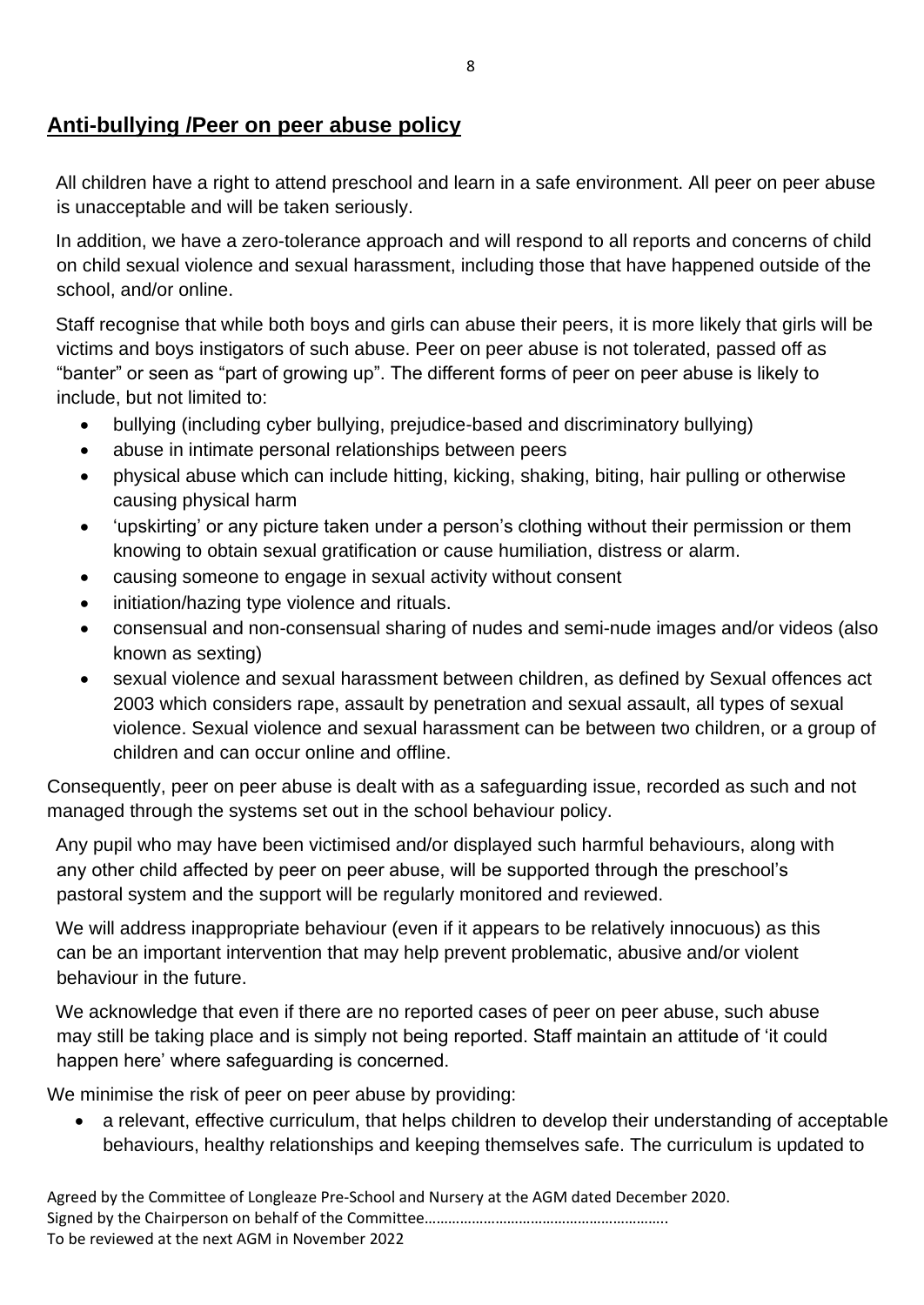reflect changes in legislation, and the mandatory teaching of Relationship Education, Relationship and Sex Education and Health Education

- established/publicised systems for pupils to raise concerns with staff, knowing they will be listened to, supported and valued, and that the issues they raise will be taken seriously
- training to all staff so they understand that peer on peer abuse can happen and are trained to be alert to any behaviours that could cause concern
- a clear procedure for all staff to report all incidents as a safeguarding concern to the school D/DSL.

The DSL will follow local and national guidance when there has been a report of sexual violence and harassment between children. This will include liaising with other professionals to develop robust risk assessments and multi-agency safety planning with appropriate specialist targeted work for pupils who are identified as posing a potential risk to other children. This is done using a Contextual Safeguarding approach to ensure assessments consider risks posed by any wider environmental factors present in a child's life.

The NSPCC has a dedicated helpline 0800 136 663 to provide children who are victims of sexual abuse in schools with appropriate support and advice. The helpline also provides support to parents and professionals.

### **Serious violence**

We are committed to success in learning for all our pupils as one of the most powerful indicators in the prevention of youth crime.

Our curriculum includes teaching conflict resolution skills and understanding risky situations to help our children develop the social and emotional skills they need to thrive.

Staff are trained to recognise both the early warning signs of contextual risks and that pupils may be vulnerable to exploitation and getting involved in gangs as well as indicators that a pupil is involved in serious violent crime. They are also aware of the associated risks and know the measures put in place to minimise such risks.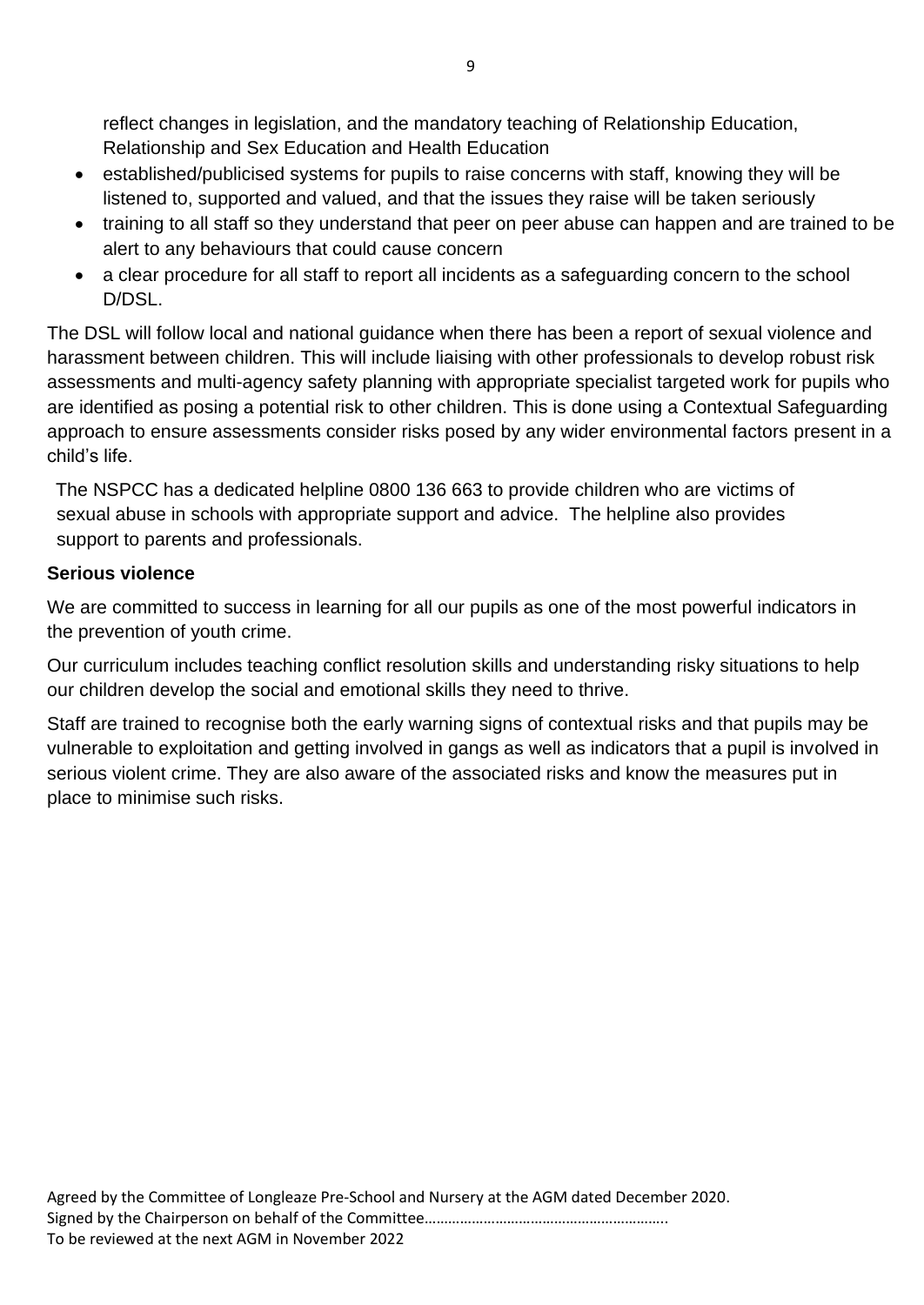### **Behaviour management policy**

Children benefit most where adults adopt a consistent and positive approach to the management of their behaviour. By establishing clear boundaries according to the child's level of understanding, children become aware of the settings routines and procedures and know what is expected of them. At Longleaze Pre-school we recognise that children are learning to deal with a range of emotions and feelings and we will ensure that:-

- Rules governing the conduct of the group and the behaviour of the children are discussed and agreed within the pre-school and explained to all newcomers, both children and adults.
- We have a Behaviour Management Co-ordinator and this member of staff is responsible for ensuring consistency. They will also give the staff help and support when it is needed. NAMED STAFF MEMBER: Claire James.
- All adults in the pre-school ensure that the rules are applied consistently, so that children have the security of knowing what to expect and can build up useful habits of behaviour.
- All adults try to provide a positive role model for children with regard to friendliness, care and concern. Adults will not shout or raise their voice in a threatening way.
- Adults in the pre-school will praise and endorse desirable behaviour such as kindness and willingness to share and help others. We use praise, stickers and stars to reward a child and encourage positive behaviour.
- We take positive steps to avoid a situation in which children receive adult attention only in return for unreasonable behaviour, but this is not always possible when other children may be affected.
- In any case of misbehaviour, it is always made clear to the child that it is the behaviour that is unwelcome and not the child and why the behaviour is not welcome.
- In cases of serious misbehaviour, such as racial or views which are contradictory to British Values, the unacceptability of the behaviour and the attitudes will be made clear immediately, but by means of explanation rather than personal blame.
- Recurring problems will be tackled by the whole pre-school, in partnership with the child's parents, using objective observation records to establish an understanding of the cause.
- When children behave in unacceptable ways, physical punishment, such as smacking or shaking will NEVER be used or threatened. Children will never be sent out of the room by themselves, or with only one other adult.
- Techniques intended to single out and humiliate individual children such as a 'naughty chair' will not be used.
- Adults will be aware that some kinds of behaviour may rise from an individual child's special needs.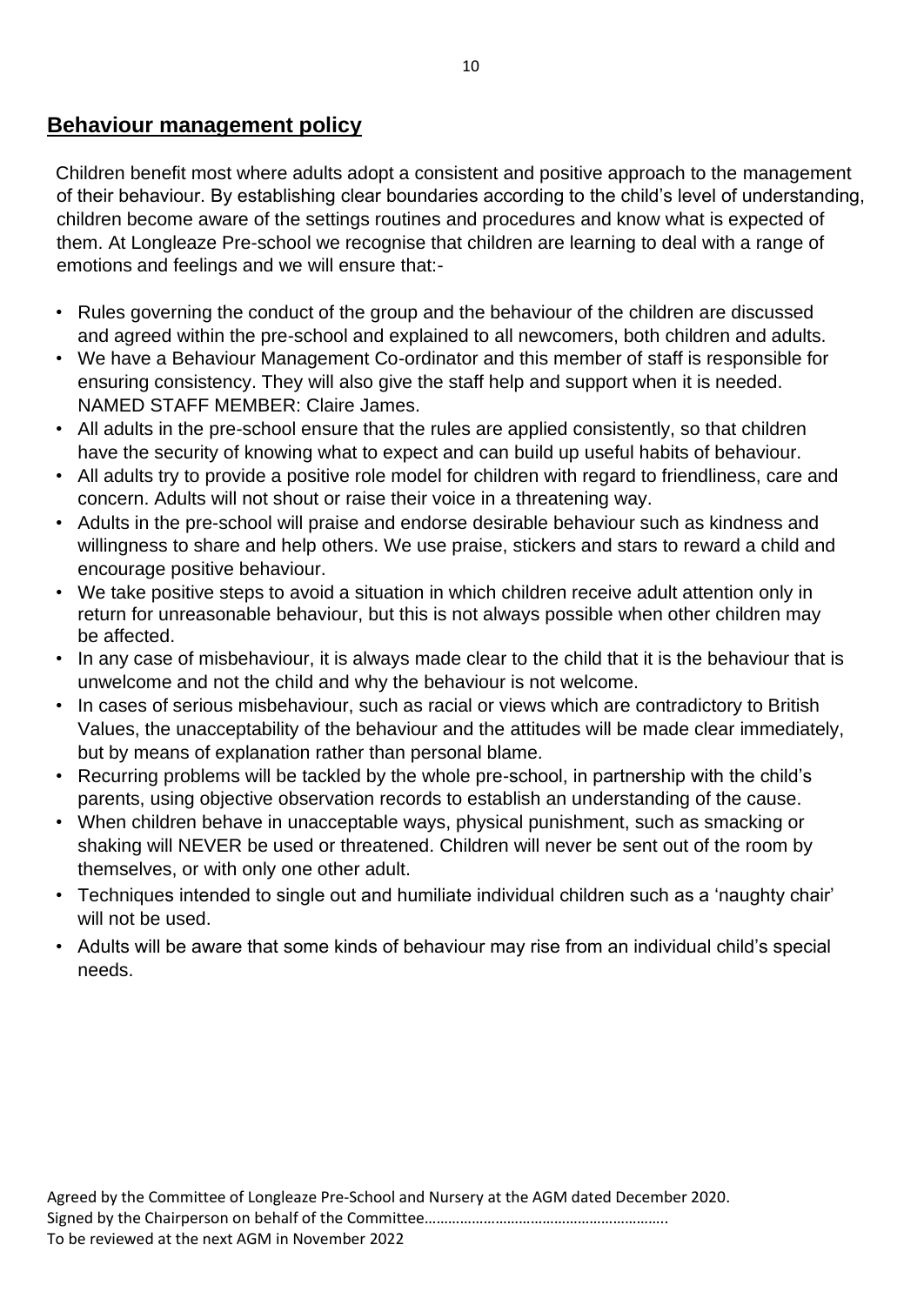When a situation of inappropriate or unwanted behaviour occurs, staff will follow the High/scope six steps of conflict resolution. This problem-solving approach to conflict is usually the most effective way to deal with conflict, disruptive behaviour, and other social problems in a preschool environment, (1996 High/scope Educational research Foundation). Six steps for Solving Problems and Resolving conflicts;

- 1. Approach calmly
- 2. Acknowledge feelings
- 3. Gather information
- 4. Restate the problem
- 5. Ask for solutions and choose one together (to support children resolving future conflict for themselves)
- 6. Be prepared to give follow up support

If the unwanted/ inappropriate behaviour is repeated then the adult will continue to follow these steps to resolve the situation.

If the behaviour persists then it may be appropriate for the child – when calm, to have some 'thinking time', supported by the adult (age and level of development appropriate).

Parents' will be informed, and the event may need to be recorded in the incident folder.

Any behaviour issues will be discussed with the Behaviour Management Co-ordinator, and bought to the team's attention at a Staff meeting. Strategies will be discussed to ensure consistency throughout the setting and that each child's needs are being met.

Parents' will be involved in any decisions, for example; new strategies, ABC observations (Antecedent {what happened just before the event} – Behaviour – Consequence), or seeking advice from outside agencies.

Behaviour Management Co-ordinator: Claire James

### **Intervention or physical restraint**

If an occasion or incident arises where the need for intervention or physical restraint is required a form from the Incident Record Book will be completed, signed and dated by the member of staff who dealt with the incident, and any witnesses. This will then be countersigned by the parent or carer picking up the child and a photocopy of the form given to them detailing the incident.

Depending on the nature of the incident the parent may by contacted immediately to be informed of the circumstances of the incident. This will be determined at the time of the incident by the member(s) of staff involved and each case will be treated on its own merit.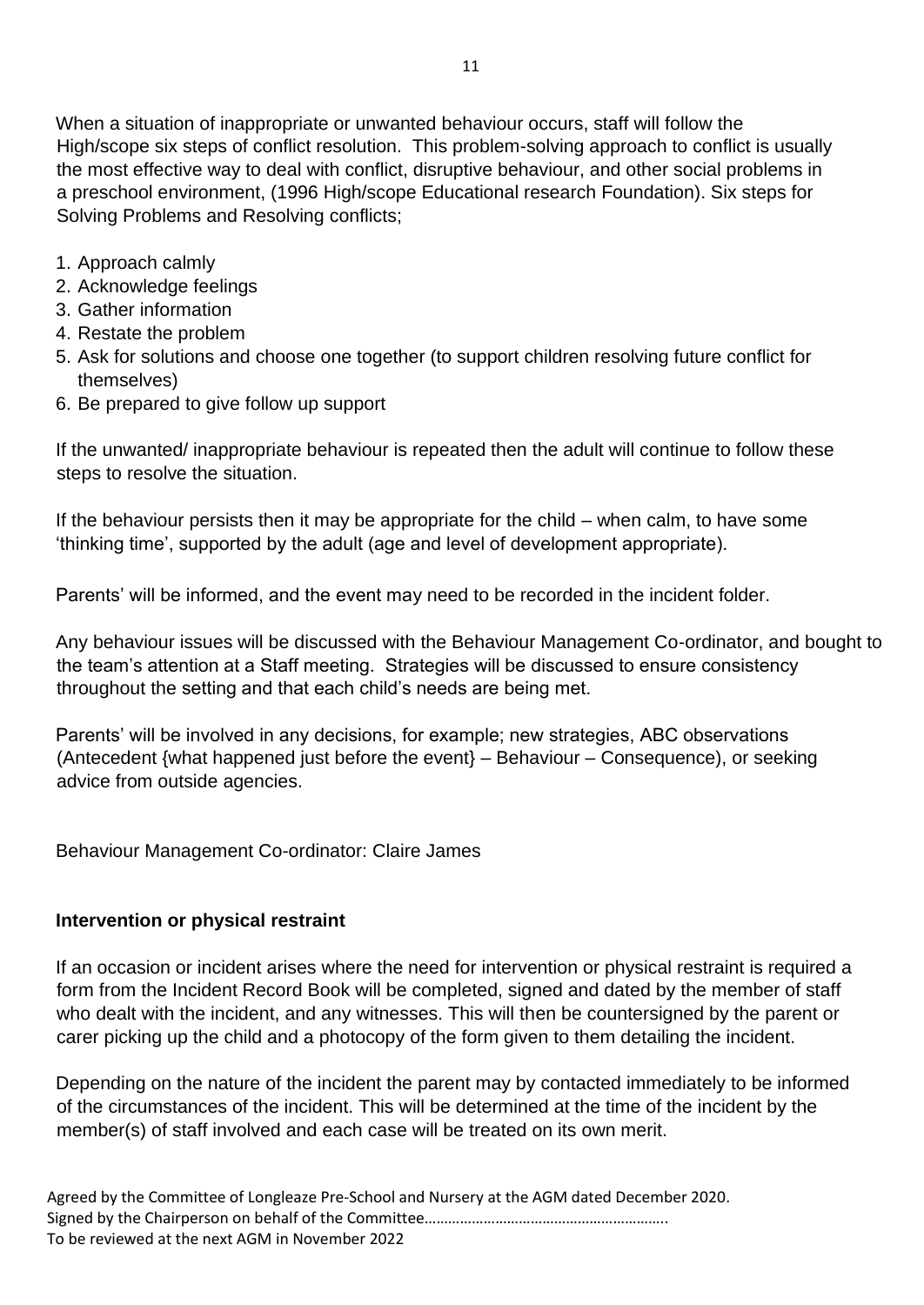#### **Outdoor play policy**

We have three 'all weather play areas' situation on the pre-school site. This means the children can play outside all year round in all weather conditions. The areas are completely fenced in and there are locking gates at the entrance and exits.

In this are bikes, trikes, scooters, climbing frames, tunnels and balancing equipment and a wide range of outside toys can be used.

Outside risk assessments are carried out daily, ensuring gates are shut, there are no hazardous materials etc. During outside play our staff ratio will be maintained at all times.